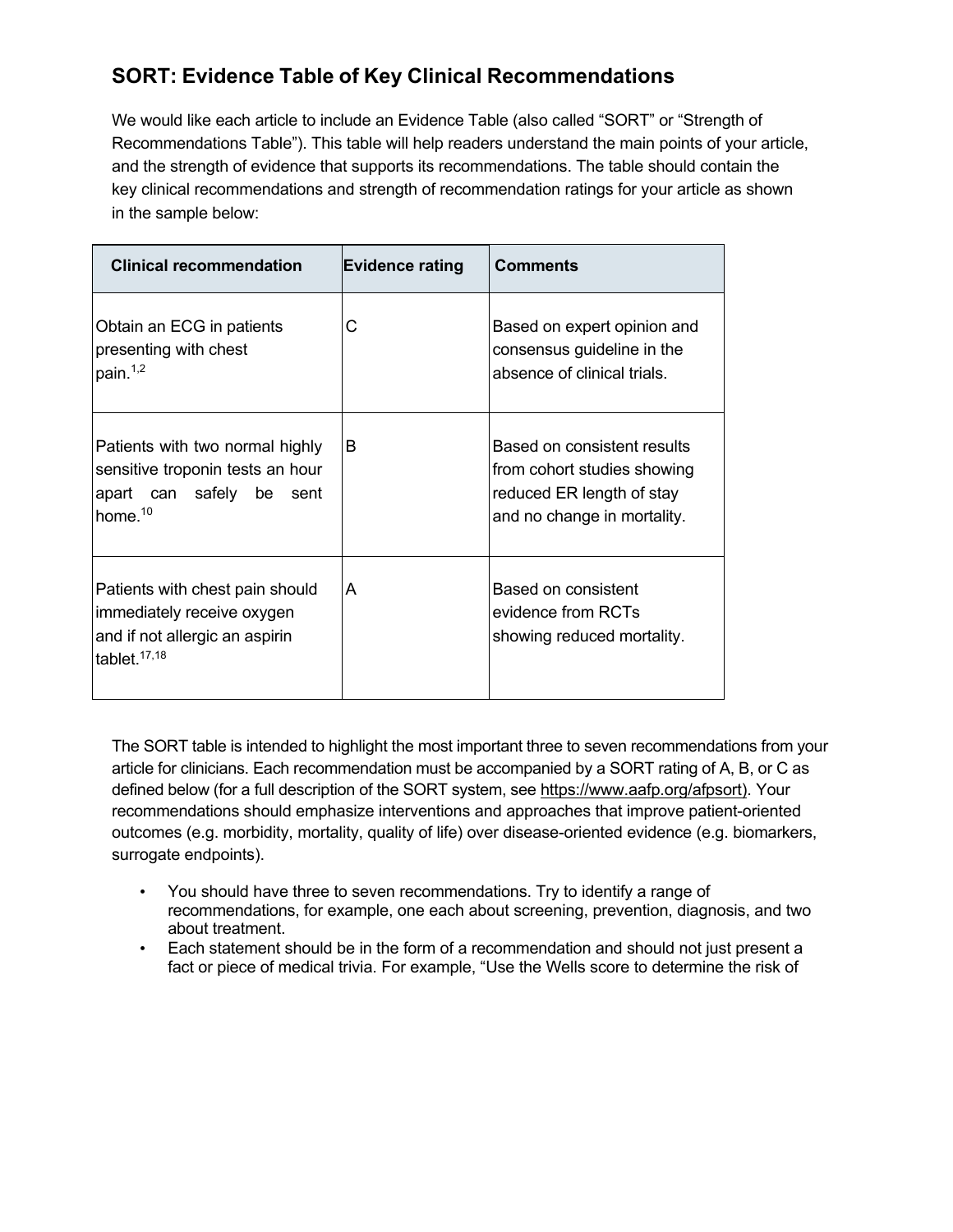DVT in patients with leg pain" is a recommendation, while "Of patients presenting with leg pain, 16% have a DVT" is not.

- An "A" recommendation should be based on consistent evidence of improved patientoriented outcomes from well-designed studies. Use clear, directive language as this is a recommendation that should be applied to most patients, such as "Patients age 50 to 74 years should receive screening for colorectal cancer."
- A "B" recommendation is based on lower quality evidence of improved patient-oriented outcomes or inconsistent evidence. These statements should use language such as "Consider…" or "…is a practice option" or "…may be effective."
- A "C" recommendation is often something that is standard of care, but for which there have been no clinical trials or trials have only reported disease-oriented outcomes. In this case, the recommendation statement should reflect the strength of recommendation, and the "Comment" column should clarify that this is a recommendation "based on expert opinion in the absence of clinical trials" or "based on evidence from clinical trials with blood pressure reduction as the outcome."

If you are not comfortable assigning the strength of recommendation (below), our medical editors will do that for you.

To rate the strength of evidence supporting key clinical recommendations, please use the following guidelines:

| <b>Strength of</b><br>recommendation | <b>Definition</b>                                                                                                                                                                   |
|--------------------------------------|-------------------------------------------------------------------------------------------------------------------------------------------------------------------------------------|
| A                                    | Recommendation based on consistent and good quality patient-oriented<br>evidence*                                                                                                   |
| B                                    | Recommendation based on inconsistent or limited quality patient-<br>oriented evidence*                                                                                              |
| C                                    | Recommendation based on consensus, usual practice, expert opinion,<br>disease-oriented evidence,** and case series for studies of diagnosis,<br>treatment, prevention, or screening |

*\* Patient-oriented evidence measures outcomes that matter to patients: morbidity, mortality, symptom improvement, cost reduction, quality of life.*

*\*\* Disease-oriented evidence measures intermediate, physiologic, or surrogate endpoints that may or may not reflect improvements in patient outcomes (i.e., blood pressure, blood chemistry, physiological function, and pathological findings).*

Use the table below to determine whether a study measuring patient-oriented outcomes is of good or limited quality, and whether the results are consistent or inconsistent between studies: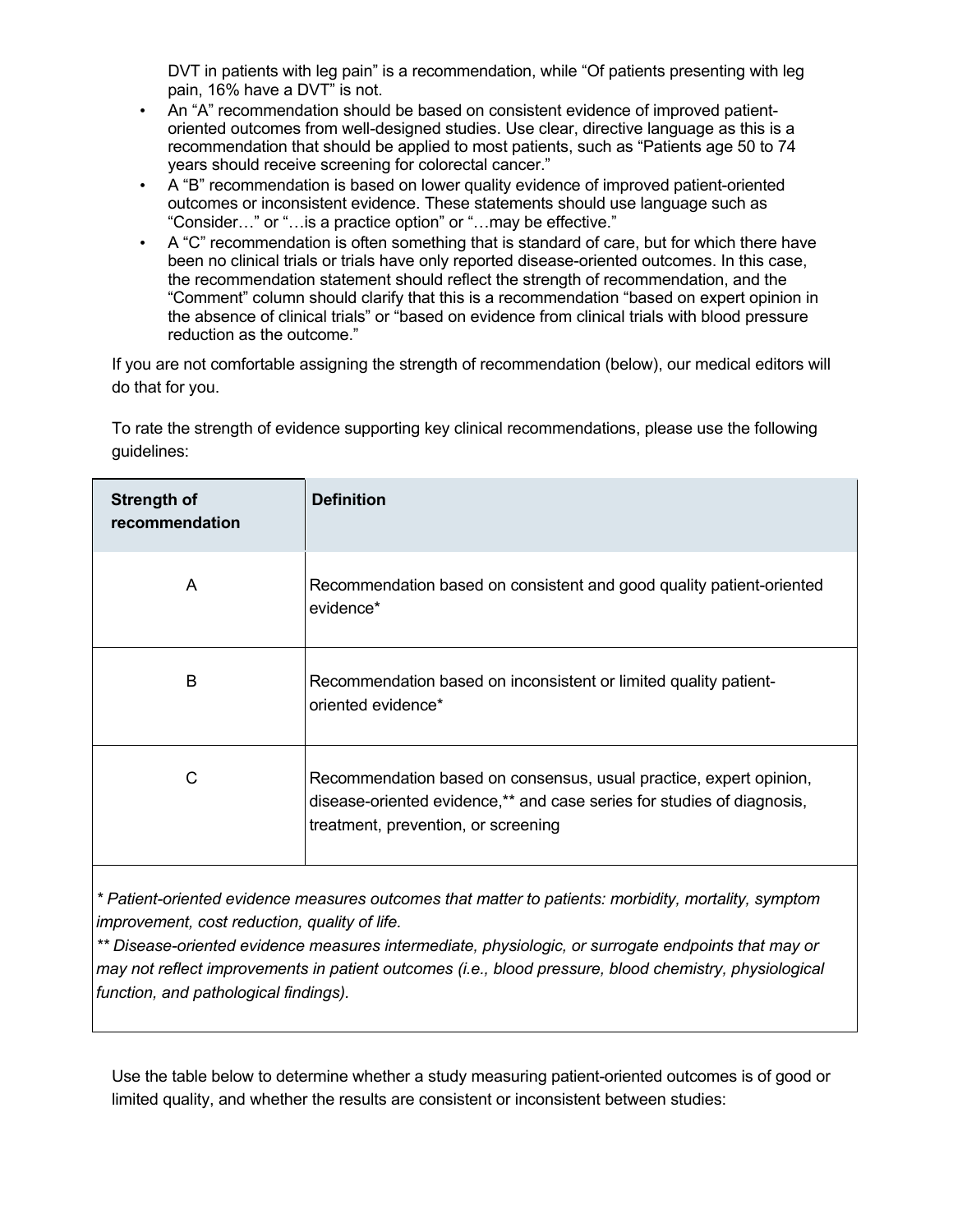| <b>Type of Study</b>                                              |                                                                                                                   |                                                                                                                 |                                                                                                                    |  |
|-------------------------------------------------------------------|-------------------------------------------------------------------------------------------------------------------|-----------------------------------------------------------------------------------------------------------------|--------------------------------------------------------------------------------------------------------------------|--|
| <b>Study</b><br>quality                                           | <b>Diagnosis</b>                                                                                                  | <b>Treatment/Prevention/Screening</b>                                                                           | <b>Prognosis</b>                                                                                                   |  |
| Level 1<br>Good<br>quality<br>patient-<br>oriented<br>evidence    | Validated clinical<br>decision rule                                                                               | Systematic review/meta-analysis of<br>randomized controlled trials (RCTs) with<br>consistent findings           | Systematic<br>review/meta-<br>analysis of<br>good quality<br>cohort studies                                        |  |
|                                                                   | Systematic<br>review/meta-<br>analysis of high-<br>quality studies                                                | High quality individual RCT +                                                                                   | Prospective<br>cohort study<br>with good<br>follow-up                                                              |  |
|                                                                   | High quality<br>diagnostic cohort<br>study *                                                                      | All or none study ++                                                                                            |                                                                                                                    |  |
| Level<br>2 Limited<br>quality<br>patient-<br>oriented<br>evidence | Unvalidated<br>clinical decision<br>rule                                                                          | Systematic review/meta-analysis of lower<br>quality clinical trials or of studies with<br>inconsistent findings | Systematic<br>review/meta-<br>analysis of<br>lower quality<br>cohort studies<br>or with<br>inconsistent<br>results |  |
|                                                                   | Systematic<br>review/meta-<br>analysis of lower<br>quality studies or<br>studies with<br>inconsistent<br>findings | Lower quality clinical trial +                                                                                  | Retrospective<br>cohort study<br>or prospective<br>cohort study<br>with poor<br>follow-up                          |  |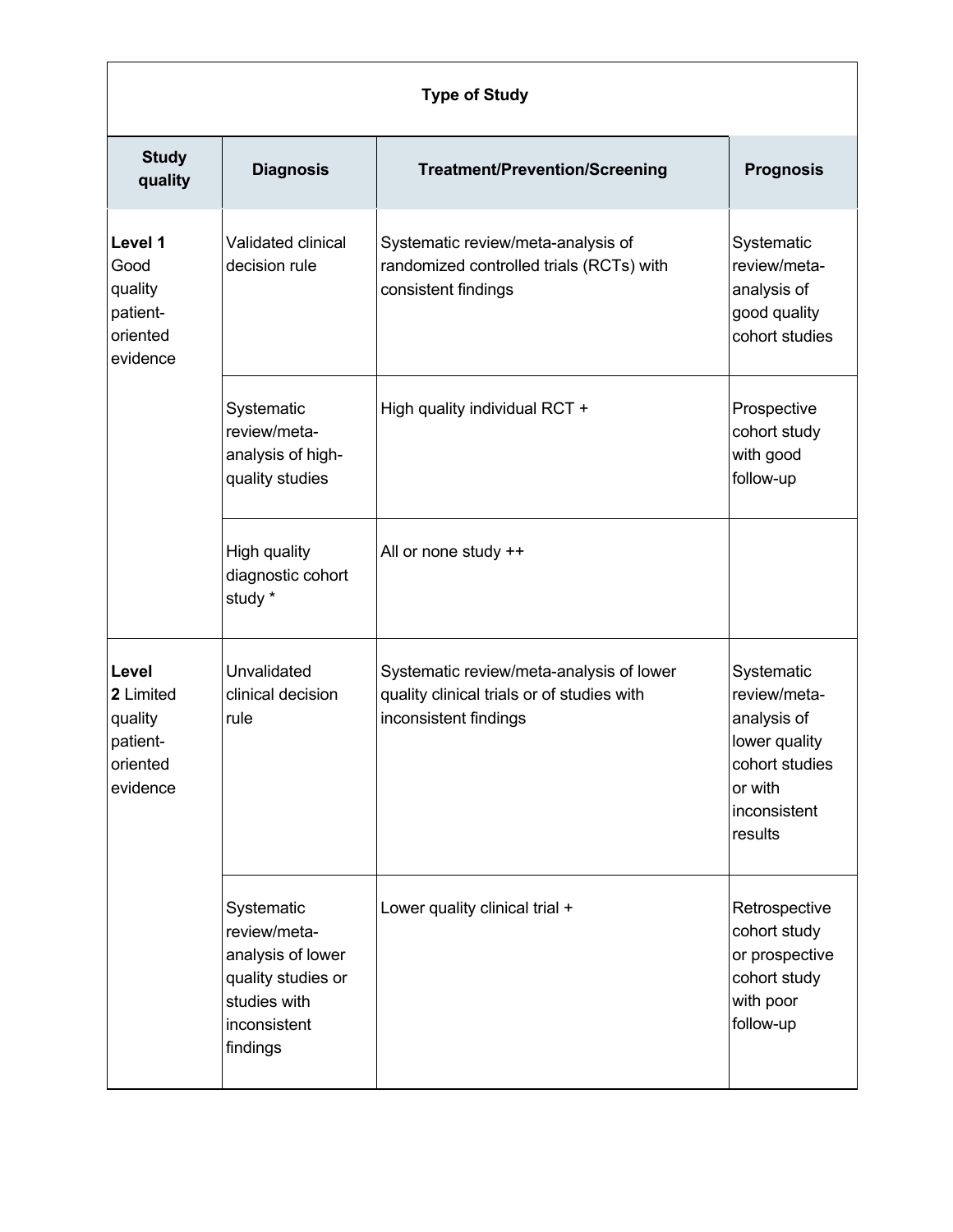|                              | Lower quality<br>diagnostic cohort<br>study or<br>diagnostic case-<br>control study * | Cohort study                                                                                                                                                                                                                                   | Case-control<br>study |  |
|------------------------------|---------------------------------------------------------------------------------------|------------------------------------------------------------------------------------------------------------------------------------------------------------------------------------------------------------------------------------------------|-----------------------|--|
|                              |                                                                                       | Case-control study                                                                                                                                                                                                                             | Case series           |  |
| Level 3<br>Other<br>evidence |                                                                                       | Consensus guidelines, extrapolations from bench research, usual practice, opinion,<br>disease-oriented evidence (intermediate or physiologic outcomes only), and case<br>series for studies of diagnosis, treatment, prevention, or screening. |                       |  |

\* High quality diagnostic cohort study: cohort design, adequate size, adequate spectrum of patients, blinding, and a consistent, well-defined reference standard.

+ High quality RCT: allocation concealed, blinding if possible, intention-to-treat analysis, adequate statistical power, adequate follow-up (> 80%).

++ An all-or-none study is one where the treatment causes a dramatic change in outcomes, such as antibiotics for meningitis or surgery for appendicitis, which precludes study in a controlled trial.

| <b>Assessing Consistency of Evidence Across Studies</b> |                                                                                                                                                   |  |
|---------------------------------------------------------|---------------------------------------------------------------------------------------------------------------------------------------------------|--|
| Consistent                                              | Most studies found similar or at least coherent conclusions (coherence means that<br>differences are explainable).<br>or                          |  |
|                                                         | If high quality and up-to-date systematic reviews or meta-analyses exist; they support<br>the recommendation.                                     |  |
| Inconsistent                                            | Considerable variation among study findings and lack of coherence.<br>or                                                                          |  |
|                                                         | If high quality and up-to-date systematic reviews or meta-analyses exist, they do not<br>find consistent evidence in favor of the recommendation. |  |